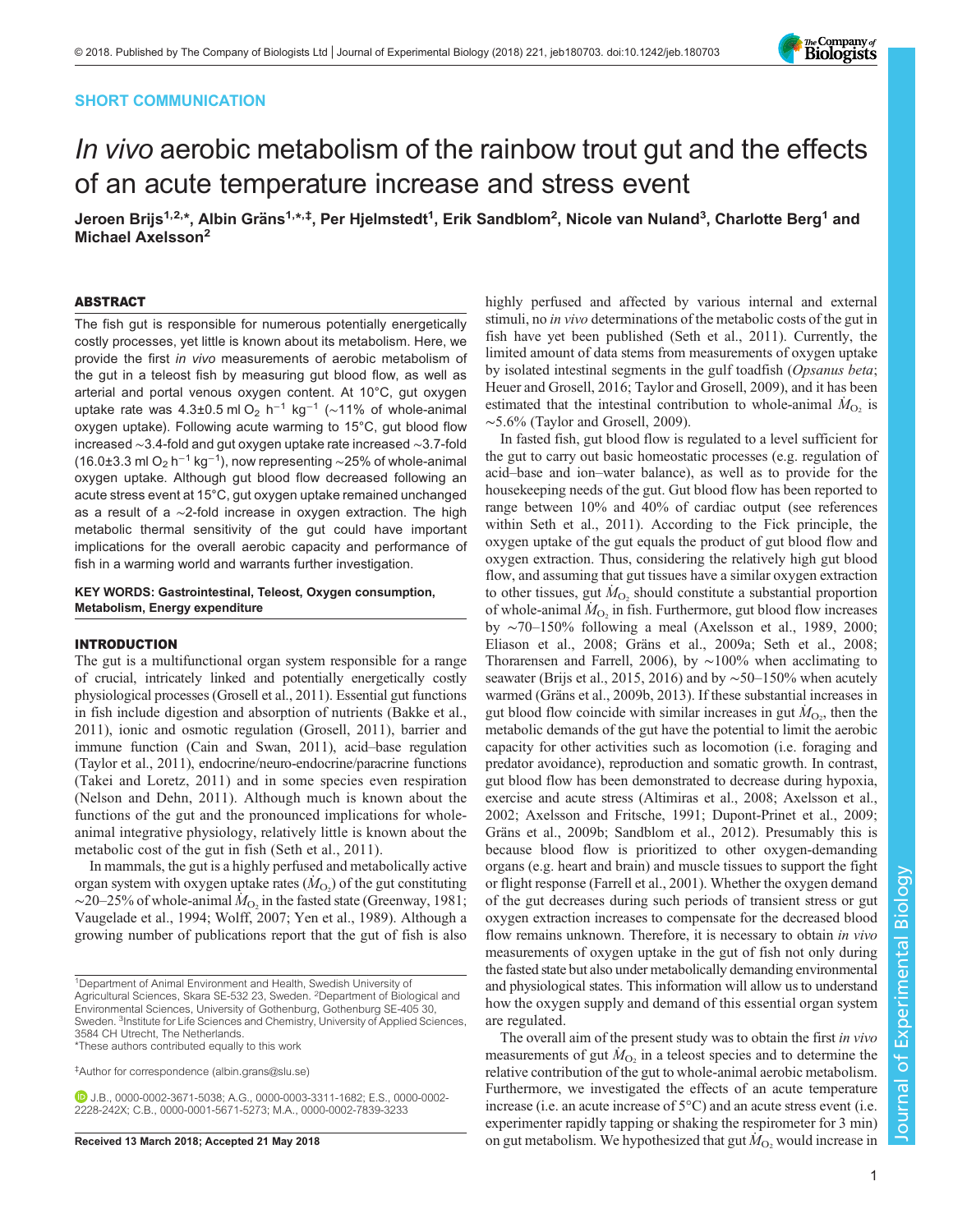response to an acute temperature increase, whereas gut  $\dot{M}_{\text{O}_2}$  would be maintained following the acute stress event as a result of increased tissue oxygen extraction compensating for an expected decrease in gut blood flow. The knowledge gained from this study is essential for understanding the energetic costs of the multifunctional gut of fish. Furthermore, it provides a methodological platform for future studies on the effects of environmental and/or anthropogenic stressors on gut function and overall energetics of fish.

## MATERIALS AND METHODS

# Experimental animals and holding conditions

Rainbow trout, Oncorhynchus mykiss (Walbaum 1792), of mixed sex, ranging between 564 and 839 g, were obtained from a local hatchery (EM-Lax AB, Fengersfors, Sweden). Fish were held at 10–11°C on a 12 h:12 h light:dark photoperiod in a 2000 l tank containing recirculating aerated freshwater for a minimum period of 3 weeks prior to experimentation. During this period, they were fed dry commercial trout pellets (9 mm Protec Trout pellets, Skretting, Stavanger, Norway) three times per week. Animal care and all experimental procedures were performed in accordance with national regulations and were covered by an ethical permit (165-2015) approved by the ethical committee on animal research in Gothenburg, Sweden.

#### Surgical procedures and instrumentation

Fish were fasted for approximately 1 week prior to surgery  $(n=8, body)$ mass 719±32 g). Individual fish were anaesthetized in fresh water (10°C) containing 150 mg l−<sup>1</sup> MS222 (ethyl-3-aminobenzoate methanesulphonic acid; Sigma-Aldrich Inc., St Louis, MO, USA) buffered with 300 mg  $l^{-1}$  NaHCO<sub>3</sub>. Anaesthetized fish were transferred to an operating table covered with soft, water-soaked foam. To maintain anaesthesia, the gills were continuously flushed with aerated water containing 100 mg  $l^{-1}$  MS222 buffered with 200 mg l<sup>-1</sup> NaHCO<sub>3</sub> at 10°C. To determine gut  $\dot{M}_{\text{O}_2}$  in vivo, the fish was instrumented with catheters to allow the collection of arterial and portal venous blood samples, as well as a flow probe around the coeliacomesenteric artery to determine absolute gut blood flow as outlined in detail below.

The hepatic portal vein was cannulated using a custom-made catheter, which consisted of a 185 mm long piece of polyurethane tubing (2F-PU, Instech Solomon, Plymouth, UK) with two side holes (made using a punch constructed from a 23 G needle) located 2 mm from the tip. The polyurethane tubing was mechanically expanded to fit, with a ∼2 mm overlay, onto a 615 mm section of polyethylene tubing (PE-50, BD Intramedic™, Agnthos, Lidingö, Sweden). The catheter had a total volume of ∼200 µl and was pre-soaked with 100 IU ml−<sup>1</sup> heparin (LEO Pharma AB, Mälmö, Sweden) in 0.9% saline. The hepatic portal vein was cannulated using the method described in [Mclean and Ash \(1989\)](#page-5-0). Briefly, the fish was placed on its back and a ∼25 mm ventral incision was made between the pectoral and pelvic fins to access a ventral intestinal vein. The catheter was then inserted into the ventral intestinal vein and gently advanced along the vessel until the tip was located inside the hepatic portal vein. Correct positioning of the cannula was confirmed after each individual experiment. The catheter was secured in the vessel using 4.0 braided silk sutures (Vömel, Kronberg, Germany). The catheter exited the abdominal cavity via the incision and was secured to the skin with 3.0 braided silk sutures directly after the bubble on the polyethylene tubing. The incision was subsequently closed with interrupted 3.0 braided silk sutures (Vömel).

A 1.5 mm Transonic transit-time blood flow probe (B type; Transonic Systems Inc., Ithaca, NY, USA) was then placed around the coeliacomesenteric artery, which was accessed via a ∼25 mm ventrodorsal incision from the base of the right pectoral fin. The coeliacomesenteric artery branches from the dorsal aorta proximate to the efferent branchial vessels and divides progressively to supply the stomach, intestine, gallbladder, liver and gonads [\(Seth et al., 2011\)](#page-5-0). The blood flow probe was placed around the coeliacomesenteric artery as described in detail by [Brijs et al. \(2016\)](#page-5-0). Once the flow probe was in position, the lead was exited via the incision and secured to the skin with 3.0 braided silk sutures. The incision was subsequently closed with interrupted monofilament 3.0 Prolene sutures (Ethicon Inc., Somerville, NJ, USA).

The dorsal aorta was cannulated through the roof of the buccal cavity with a 950 mm long PE-50 catheter filled with 100 IU ml−<sup>1</sup> heparin in 0.9% saline using a sharpened steel wire guide ([Axelsson](#page-5-0) [and Fritsche, 1994\)](#page-5-0), with modifications by [Kiessling et al. \(1995\).](#page-5-0) The catheter was exited through the snout and secured to the skin with 3.0 braided silk sutures.

Following surgery, fish were individually placed into one of two identical custom-made Perspex respirometers (volume: 10.00±0.01 l), which were submerged in a larger experimental tank with recirculating aerated freshwater at 10.0±0.1°C. The total time taken for the surgical procedures (i.e. time from when the fish was initially anaesthetized till its placement in the respirometer) was ∼1 h. Fish were left undisturbed to recover from surgery for at least 22 h.

## Recovery period and intermittent flow respirometry

During the recovery period, whole-animal  $\dot{M}_{O_2}$  was continuously measured using intermittent-flow respirometry ([Clark et al., 2013\)](#page-5-0). Briefly, the partial pressure of oxygen  $(P<sub>O2</sub>)$  in the water within the respirometer was measured continuously at 1 Hz using a FireSting O2 system (PyroScience, Aachen, Germany). Automated flush pumps refreshed the water in the respirometers for 5 min every 15 min and the slope of the decline in the  $P_{\text{O}_2}$  in the water within the respirometers between flush cycles (i.e. when the respirometer was closed) was used to calculate whole-animal  $\dot{M}_{\text{O}_2}$  using the following formula:

Whole-animal 
$$
\dot{M}_{\text{O}_2} = [(V_{\text{r}} - V_{\text{f}}) \times \Delta C_{\text{wO}_2}]/(\Delta t \times M_{\text{f}}),
$$
 (1)

where  $V_r$  is the volume of the respirometer,  $V_f$  is the volume of the fish (assuming that the overall density of the fish is 1 g per ml of tissue, thus  $V_f$ =mass of the fish,  $M_f$ ),  $\Delta C_{\text{WO}}$ , is the change in the oxygen concentration of the water within the respirometer  $(C_{\text{wO}_2}$  is the product of the partial pressure and capacitance of oxygen in the water, the latter being dependent on salinity and temperature) and  $\Delta t$ is the time during which  $\Delta C_{\text{WO}_2}$  was measured ([Clark et al., 2013\)](#page-5-0).

## Experimental protocol and data acquisition

Following the 22 h recovery period, the Transonic flow probes were connected to a Transonic flow-meter (model T206; Transonic Systems Inc.). The fish were then allowed a further 2 h to recover from the minimal disturbances associated with connecting the flow probes. All signals were relayed to a PowerLab 8/30 system (ADInstruments, Castle Hill, NSW, Australia) and data were collected continuously on a PC using ADInstruments acquisition software Chart<sup>™</sup> 7 Pro v7.2.5, at a sampling rate of 10 Hz. Heart rate was derived from the pulsatile gut blood flow trace. The Transonic flow probes were calibrated at 10 and 15°C, according to the manufacturer's instructions, to account for the potential deviations in factory calibration and effects of temperature. However, instead of using a steady gravity-fed flow, we used an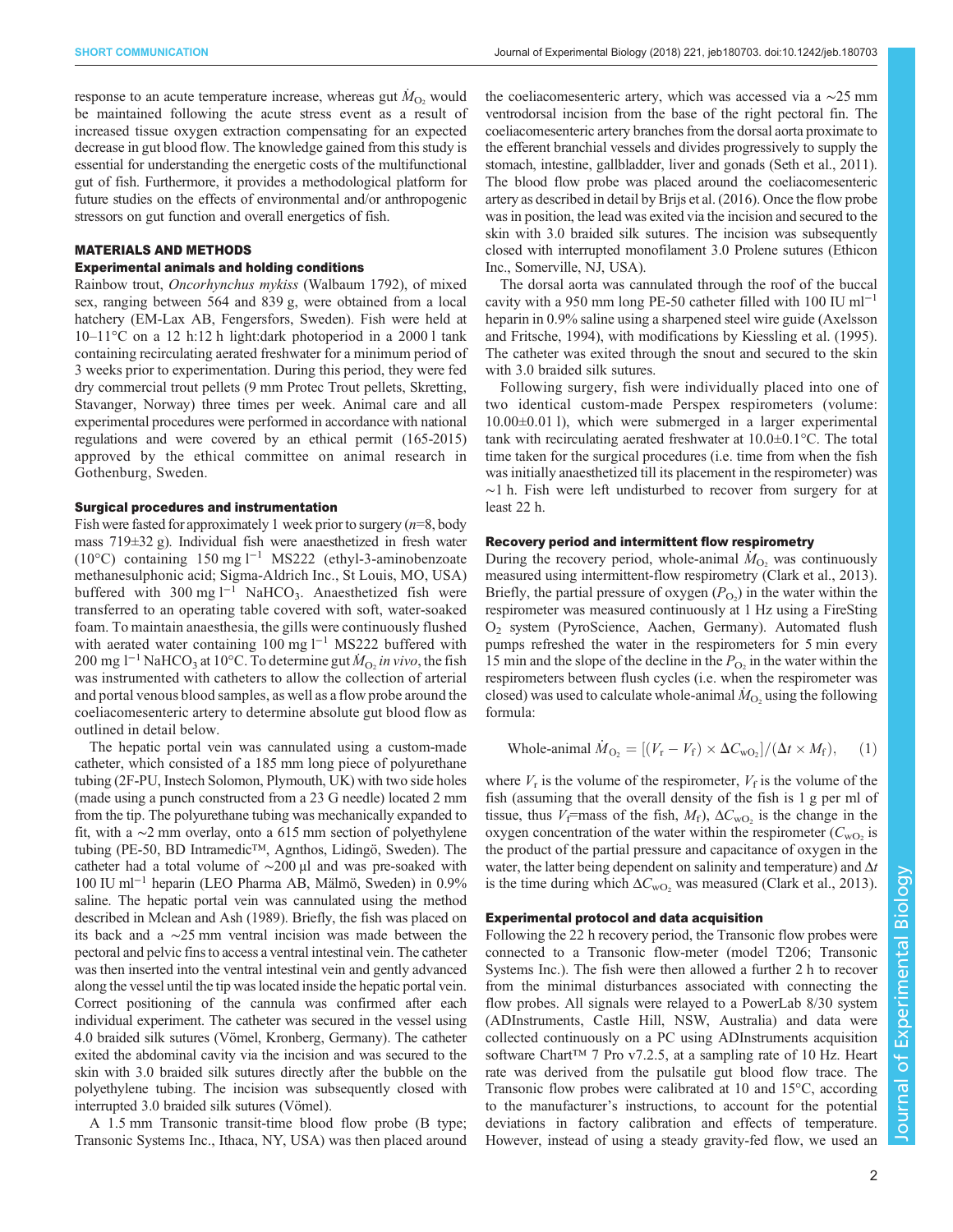air-driven syringe pump where we could set the rate and stroke volume to physiologically relevant levels. In addition, we used a 5 ml syringe in the setup to act as a Windkessel, whereby adjusting the amount of air in the syringe allowed us to generate a flow profile similar to what is observed *in vivo* in the fish.

By visually inspecting the traces used to calculate whole-animal  $\dot{M}_{\text{O}_2}$ , gut blood flow and heart rate of each individual fish 'on-line', it was possible to identify 'calm' periods (i.e. low activity; see [Fig. S1](http://jeb.biologists.org/lookup/doi/10.1242/jeb.180703.supplemental)) for the sampling of arterial and venous blood. The oxygen content of arterial and venous blood samples was determined using methods described in detail by [Tucker \(1967\)](#page-5-0) using a modified TC500 Tucker Cell (Strathkelvin Instruments Ltd, North Lanarkshire, UK), which allowed the replacement of the original Strathkelvin oxygen electrode with a PyroScience oxygen optode (see [http://bioenv.gu.se/personal/Axelsson\\_Michael/3d-design-interactive](http://bioenv.gu.se/personal/Axelsson_Michael/3d-design-interactive)). The oxygen optode was calibrated by injecting 30 µl of distilled water, which had been oxygenated with pure oxygen for at least 1 h at 0°C (i.e. oxygen content of 4.8769 ml O<sub>2</sub> 100 ml<sup>-1</sup> at 1 atm), into the chamber containing a potassium ferricyanide solution (18 mmol  $1^{-1}$ )  $C_6$ FeK<sub>3</sub>N<sub>6</sub>, 3 g l<sup>-1</sup> saponin) and noting the change in P<sub>O2</sub>. Once the oxygen optode had been calibrated, the oxygen content of arterial and venous blood was determined for each individual. Directly after the recording of a 'calm' whole-animal  $\dot{M}_{\text{O}_2}$  measurement, a 50 µl venous blood sample was withdrawn via the hepatic portal vein catheter using a 50 µl glass Hamilton syringe and the oxygen content was determined from duplicate 10 µl blood samples. A 50 µl arterial blood sample was then withdrawn from the dorsal aorta catheter with the glass Hamilton syringe and oxygen content was determined from duplicate 10 µl blood samples. An additional 300 µl sample of arterial blood was withdrawn from the dorsal aorta with a 1 ml syringe for haematological analyses. Haematocrit was determined as the fractional red cell volume upon centrifugation of a subsample of blood in 80 µl microcapillary tubes at 10,000 rpm for 10 min. Haemoglobin concentration was determined using a handheld Hb 201<sup>+</sup> meter (Hemocue<sup>®</sup> AB, Ängelholm, Sweden) and values were corrected for fish blood [\(Clark et al., 2008](#page-5-0)).

Following the determination of blood oxygen content and haematological parameters at 10.0±0.1°C, the water temperature was increased at a rate of 2.5°C for 2 h to reach a temperature of 15.0±0.1°C. Fish were then left undisturbed at this elevated temperature for 2 h. Following this 2 h period at 15.0°C, blood samples were withdrawn during 'calm' periods in the same manner as described above and analysed for oxygen content and haematological parameters. Once these measurements had been completed, the fish were acutely stressed while still maintained at 15.0±0.1°C. An acute stress response was invoked by the experimenter rapidly tapping or shaking the respirometer for 3 min. Following this acute stress event, whole-animal  $\dot{M}_{\text{O}_2}$  and cardiovascular variables were recorded for 7 min before blood samples were again withdrawn and analysed for oxygen content. A significantly depressed gut blood flow at the moment of blood withdrawal suggests that the gut of the fish had not yet begun to recover from the stressor prior to the analysis of oxygen content. Furthermore, at the moment of blood withdrawal, the slope of the decline in the  $P_{\text{O}_2}$  in the water within the respirometers was still steep and was not decreasing, which further indicates that recovery had not yet begun. At the end of the experiment, the fish were subsequently killed with a sharp blow to the head.

To determine the relative mass of the different organs/tissues of the gut in rainbow trout in relation to total body mass, the stomach, gallbladder, liver, spleen, intestine, pyloric caeca and gonads were dissected out and weighed in a separate group of fish  $(n=8,$ 

662±31 g). These fish had been used in a separate study but were sourced from the same hatchery as the abovementioned fish used for gut  $\dot{M}_{\text{O}_2}$  measurements and housed under identical conditions. Using the method described in [Seth et al. \(2009\),](#page-5-0) a cast of the gut vasculature was constructed with MICROFIL silicone casting material (MV-122, Flowtech, Carver, MA, USA) in one individual to check for any additional arterial or venous inputs to the gut. This fish was anaesthetized and injected with 5000 IU ml<sup>-1</sup> heparin into the caudal vasculature to prevent blood clotting, and subsequently killed with a sharp blow to the head. The coeliacomesenteric artery was cannulated and a gill arch was cut before perfusing the entire vasculature with 0.9% saline containing 0.01 mol l<sup>-1</sup> sodium nitroprusside in order to remove the blood and dilate the vasculature. The MICROFIL was then injected into the coeliacomesenteric artery and allowed to polymerize for at least 24 h. The gut was subsequently dissected out and placed in a bath to clear the tissue, which involved immersion in increasing concentrations of ethanol (25%, 50%, 75%, 95% and 100%, for 24 h at each step), followed by 24 h immersion in methyl salicylate. This approach confirmed that the coeliacomesenteric artery is indeed the main route for blood supply to the gut in rainbow trout [\(Seth et al.,](#page-5-0) [2009\)](#page-5-0). However, we observed some minor, previously undescribed, venous vessels originating from the ventral somatic musculature and pelvic fin region that emptied into the intestinal veins.

## Data analyses

Measures of whole-animal  $\dot{M}_{\text{O}_2}$ , cardiovascular parameters (i.e. gut blood flow and heart rate) and haematological parameters (i.e. haematocrit and haemoglobin concentration) at 10 and 15°C were derived from a 10 min period when the respirometer was closed during the abovementioned 'calm' periods. The same measures, with exception of the haematological parameters, were also derived from a 7 min period when the respirometer was closed directly following the 3 min acute stress exposure. In vivo measures of gut  $\tilde{M}_{\text{O}_2}$  at 10 and 15°C and at 15°C following the acute stress event were determined using the Fick equation:

Gut 
$$
\dot{M}_{\text{O}_2}
$$
 = gut blood flow  
× arteriovenous oxygen content difference, (2)

where the arteriovenous oxygen content difference was determined by subtracting the oxygen content of the venous blood sample (i.e. collected from the hepatic portal vein) from the oxygen content of the arterial blood sample (i.e. collected from the dorsal aorta).

The proportion of oxygen extracted from the blood was determined using the following equation:

Gut tissue oxygen extraction (
$$
\%
$$
)

\n
$$
= \frac{\text{arteriovenous oxygen content difference}}{\text{arterial blood oxygen content}} \times 100. \quad (3)
$$

Rates of oxygen delivery to the gut (i.e. the product of gut blood flow and arterial oxygen content) were compared with gut  $\dot{M}_{\text{O}_2}$  at 10 and 15°C and at 15°C following the acute stress event [\(Wolff, 2007\)](#page-5-0).  $Q_{10}$  values were calculated for whole-animal  $\dot{M}_{\text{O}_2}$  and gut  $\dot{M}_{\text{O}_2}$  between 10 and 15°C using Van't Hoff's equation.

## Statistical analyses

Statistical analyses were performed using SPSS Statistics 21 (IBM Corp., Armonk, NY, USA). We used a one-way repeated measures ANOVA for the analysis of whole-animal  $\dot{M}_{\text{O}_2}$ , gut  $\dot{M}_{\text{O}_2}$ , gut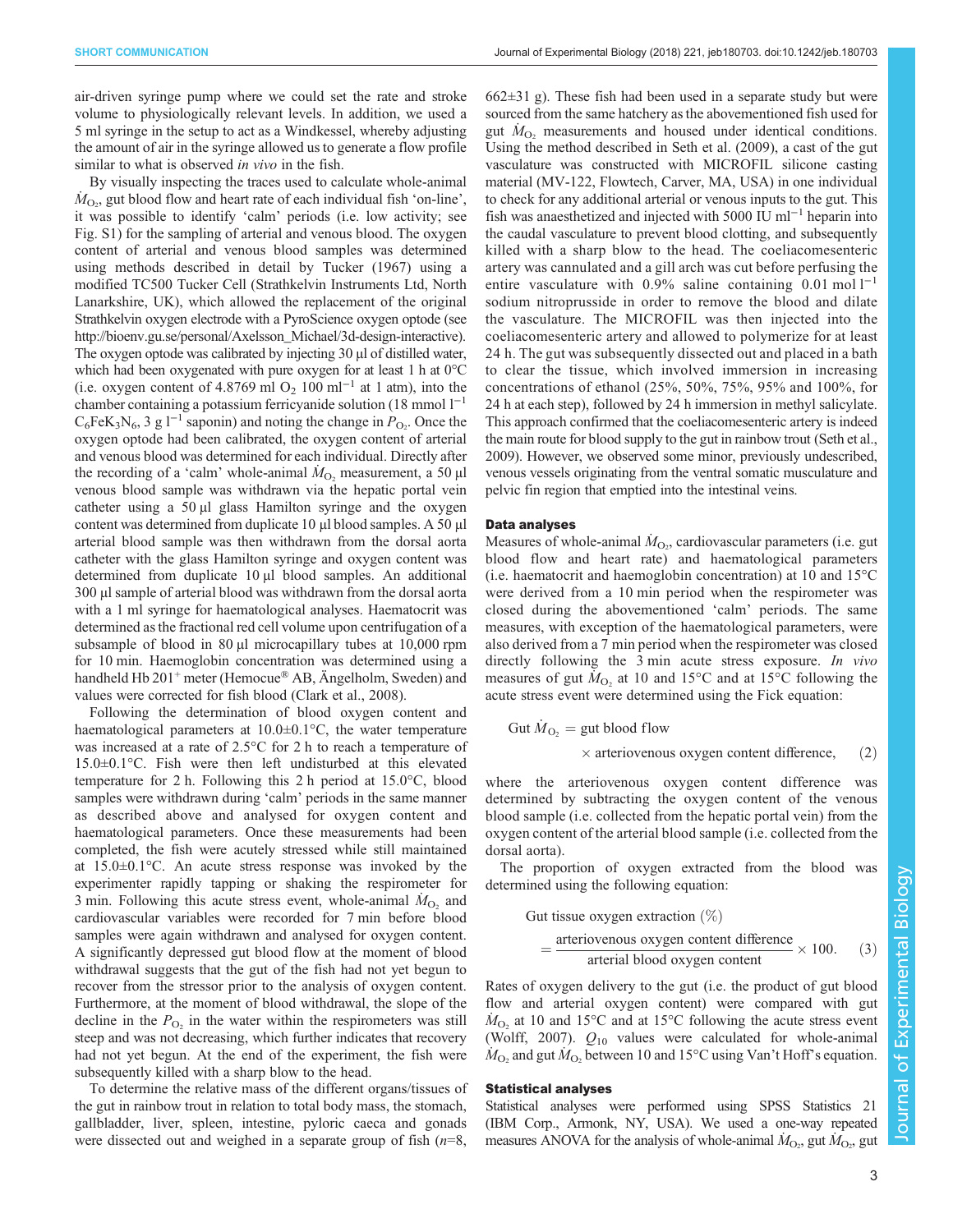<span id="page-3-0"></span>blood flow and heart rate at 10 and 15°C, as well as following the acute stress event at 15°C. To meet the assumptions of this model, a logarithmic transformation was applied to whole-animal  $\dot{M}_{\rm O_2}$  and gut  $\dot{M}_{\text{O}_2}$ . The results for whole-animal  $\dot{M}_{\text{O}_2}$  were also corrected using the Greenhouse–Geisser correction as the assumption of sphericity was violated [\(Greenhouse and Geisser, 1959\)](#page-5-0). For comparisons between repeated dependent variables, a Bonferroni confidence-interval adjustment was used. We used a paired-samples t-test for analysis of haematological variables (i.e. haematocrit and haemoglobin concentration). F-, t- and P-values obtained from the models are reported in the figures or in [Table S1](http://jeb.biologists.org/lookup/doi/10.1242/jeb.180703.supplemental), with significance defined at P<0.05. Unless otherwise specified, all data are presented as means±s.e.m.

## RESULTS AND DISCUSSION

#### In vivo aerobic metabolism of the rainbow trout gut at 10°C

The rainbow trout gut is a highly metabolically active organ system, as gut  $\dot{M}_{\text{O}_2}$  at 10°C was 4.3±0.5 ml O<sub>2</sub> h<sup>-1</sup> kg<sup>-1</sup> in the fasted state (Fig. 1; [Table S1](http://jeb.biologists.org/lookup/doi/10.1242/jeb.180703.supplemental)). Even though the relative mass of the gut represents less than 4% of the total body mass [\(Table S2](http://jeb.biologists.org/lookup/doi/10.1242/jeb.180703.supplemental)), gut  $\dot{M}_{\text{O}_2}$  of fasted rainbow trout constituted 11.2±1.2% of whole-animal  $\dot{M}_{\text{O}_2}$  (Fig. 1; [Table S1\)](http://jeb.biologists.org/lookup/doi/10.1242/jeb.180703.supplemental). The gut was perfused to a level whereby the rates of oxygen delivery to the gut exceeded the oxygen uptake of these tissues by ∼4- to 5-fold. This is similar to ratios found in mammals (e.g. ∼5- to 6-fold higher oxygen delivery than uptake in dogs, rats and baboons; [Folkow and Neil, 1971; Wolff, 2007\)](#page-5-0). It has been demonstrated in mammals that the minimum rate of oxygen delivery to the gut required for maintaining its oxygen uptake, independent of oxygen supply, is significantly greater than that for the body as a whole. This has been suggested to be due to the high specific metabolic rate of gut tissues combined with the lower capacity for extraction when compared with non-gut tissues [\(Cain and Chapler,](#page-5-0) [1978; Lutz et al., 1975](#page-5-0); [Nelson et al., 1987](#page-5-0); [Wolff, 2007](#page-5-0)). Because of the similar ratio between the delivery and uptake of oxygen in the gut of fish compared with that of mammals, it seems likely that this may also be the case in fish, although we cannot discount the possibility that the relatively high blood flow in the gut of fish may also be necessary for purposes unrelated to oxygen supply.

We most likely underestimated the metabolic costs of the gut in this study as we sampled the venous blood from the hepatic portal vein, which excludes the metabolic costs of the liver. The contribution of the gut (excluding the liver) to whole-animal  $\dot{M}_{\text{O}_2}$  was ~16% in a range of mammals (e.g. dogs, rats and baboons), whereas when the liver was included, the overall cost increased to ∼21% [\(Folkow and](#page-5-0) [Neil, 1971; Wolff, 2007](#page-5-0)). Thus, assuming that the relative cost of the liver is similar in rainbow trout, the overall cost of the gut could potentially contribute up to ~14–15% of whole-animal  $\dot{M}_{\text{O}_2}$  at 10°C.

# In vivo aerobic metabolism of the gut increases in response to acute warming

The acute increase in water temperature significantly increased the overall oxygen demand of rainbow trout by ~1.7-fold ( $Q_{10}$  of 3.2±0.5). However, gut  $\dot{M}_{O_2}$  increased by ~3.7-fold ( $\tilde{Q}_{10}$  of 15.0±4.8), which meant that the gut (excluding the liver) required 24.8 $\pm$ 5.7% of whole-animal  $M_{\text{O}_2}$  at 15°C (Fig. 1; [Table S1](http://jeb.biologists.org/lookup/doi/10.1242/jeb.180703.supplemental)). Although the underlying reasons for the high temperature sensitivity and associated oxygen demand of the gut following the acute temperature increase remain unknown and warrant further investigation, this could represent a potential constraint on the aerobic capacity of fish during acute warming. However, further investigations using more ecologically relevant temperature changes over longer time scales are required to substantiate this.



Fig. 1. Whole-animal and gut oxygen uptake rates ( $\dot{M}_{\rm O_2}$ ) of rainbow trout before and after an acute temperature increase and acute stress event. (A) Whole-animal  $\dot{M}_{\text{O}_2}$  and (B) gut  $\dot{M}_{\text{O}_2}$  of rainbow trout at 10°C, following an acute temperature increase to 15°C and following an acute stress event at 15°C ( $n=8$ ). (C) The relative contribution of the gut (green bar) to whole-animal  $\dot{M}_{\text{O}_2}$  (black bar). Statistical analyses for A and B were performed using a one-way repeated measures ANOVA and a Bonferroni confidence-interval adjustment was used for comparisons between repeated dependent variables. Model outputs are summarized at the bottom of each panel. Significant differences (P<0.05) between the repeated measures are indicated by different lowercase letters. Data are presented as means±s.e.m.

Prior to the acute temperature increase, gut blood flow was  $2.9\pm0.3$  ml min<sup>-1</sup> kg<sup>-1</sup> and the oxygen extraction of the gut tissues was 24.1±2.9%. The elevated oxygen demand of the gut during warming was primarily supplied by a more than 3-fold increase in gut blood flow, while oxygen extraction of the gut tissues did not significantly change ([Fig. 2;](#page-4-0) [Table S1](http://jeb.biologists.org/lookup/doi/10.1242/jeb.180703.supplemental)). Significant increases in gut blood flow due to acute warming have also been reported in shorthorn sculpin (Myoxocephalus scorpius, ∼50% increase; [Gräns](#page-5-0)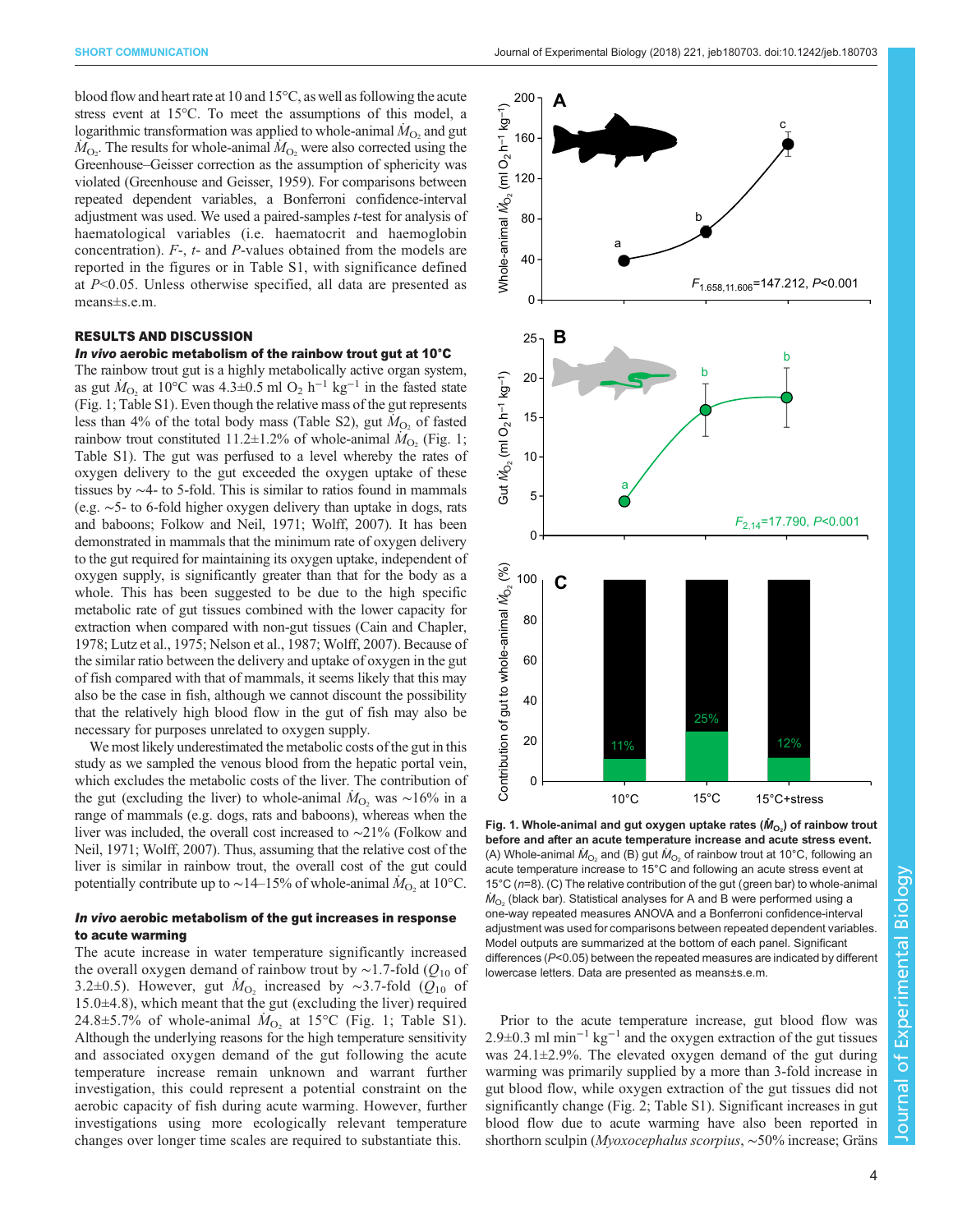<span id="page-4-0"></span>

Fig. 2. Gut blood flow and gut tissue oxygen extraction of rainbow trout. (A) A simple schematic drawing illustrating how gut blood flow (red arrows), gut tissue oxygen extraction (blue arrows) and gut oxygen uptake rates  $(°O<sub>2</sub>)$ change following an acute temperature increase to 15°C, as well as after an acute stress event at 15°C. The thickness of the arrow and 'O<sub>2</sub>' number represent the relative changes that occur for each specific variable at each stage. (B) Mean gut blood flow (red line) and gut tissue oxygen extraction (blue line) of rainbow trout at 10°C, following an acute temperature increase to 15°C and following an acute stress event at  $15^{\circ}$ C (n=8). Statistical analyses were performed using a one-way repeated measures ANOVA and a Bonferroni confidence-interval adjustment was used for comparisons between repeated dependent variables. Model outputs are summarized in red (gut blood flow) and blue (gut tissue oxygen extraction) at the bottom of the panel. Significant differences (P<0.05) between the repeated measures are indicated by different uppercase (gut blood flow) and lowercase letters (gut tissue oxygen extraction). Data are presented as means±s.e.m.

[et al., 2013\)](#page-5-0) and green sturgeon (Acipenser medirostris, up to 150% increase; [Gräns et al., 2009b](#page-5-0)). Depending on their capacity for long-term thermal acclimation, the substantially elevated gut blood flow in response to elevated temperature may constrain the ability of fish to further increase gut blood flow to process a meal or osmoregulate in seawater ([Brijs et al., 2015](#page-5-0), [2016](#page-5-0); [Eliason et al.,](#page-5-0) [2008](#page-5-0); [Gräns et al., 2009a\)](#page-5-0). As these questions remain open at this stage, investigations using thermally acclimated fish are warranted to gain insight into the long-term in vivo metabolic and circulatory thermal responses of the gut, as well as the pronounced implications for whole-animal integrative physiology.

# In vivo aerobic metabolism of the gut is maintained during acute stress

The acute stress event invoked a more than 2-fold increase in whole-animal  $\dot{M}_{\text{O}_2}$  when compared with the resting value obtained at 15°C ([Fig. 1;](#page-3-0) [Table S1](http://jeb.biologists.org/lookup/doi/10.1242/jeb.180703.supplemental)). Gut  $\dot{M}_{\text{O}_2}$  did not change following the acute stress event, but now only constituted 11.8±2.5% of whole-animal  $\dot{M}_{\text{O}_2}$  because of the substantial increase in the latter [\(Fig. 1](#page-3-0); [Table S1](http://jeb.biologists.org/lookup/doi/10.1242/jeb.180703.supplemental)). The rate of oxygen delivery to the gut decreased following the acute stress event and was only  $2.3\pm0.5$  times higher than gut  $M_{\text{O}_2}$ . This was primarily due to a significant decrease in gut blood flow (Fig. 2; [Table S1](http://jeb.biologists.org/lookup/doi/10.1242/jeb.180703.supplemental)), as blood flow was most likely prioritized to muscle tissues (i.e. fight or flight response) and other high oxygen-demanding organs (i.e. heart and brain) [\(Farrell et al.,](#page-5-0) [2001](#page-5-0)). However, although gut blood flow significantly decreased during the acute stress event, gut  $\dot{M}_{\text{O}_2}$  was maintained as oxygen extraction of the gut tissues increased from ∼27% to ∼50%. Visual inspection of gut blood flow traces revealed that following recovery from the acute stress event, gut blood flow returned to pre-stress levels within minutes but no overshoot was observed. This suggests that, at least in the short term, normal metabolic processes of the gut in rainbow trout could be maintained by increased oxygen extraction, which is similar to what occurs in humans, as the gut only becomes hypoxic once oxygen extraction exceeds 70% [\(Nelson et al., 1988](#page-5-0); [Takala, 1996; Zhang et al., 1995](#page-5-0)).

# **Conclusions**

The present study provides the first ever *in vivo* measurements of the aerobic costs of the gut in a teleost species, and demonstrates the metabolic responses to an acute temperature increase and acute stress event. Our findings reveal that the gut of fasted rainbow trout is highly metabolically active and contributes to more than 11% and 24% of whole-animal aerobic metabolism at 10 and 15°C, respectively. Furthermore, the oxygen demand of the gut and the associated changes in gut blood flow in response to an acute temperature increase and an acute stress event may have implications for the aerobic and circulatory capacity of fish to perform other essential activities (e.g. locomotion, digestion, osmoregulation, reproduction and growth). Further development and application of the methodology described in the present study will be beneficial for future studies attempting to investigate the metabolic and circulatory responses of the gut over longer time periods (e.g. thermal acclimation, postprandial responses, etc.), as well as the pronounced implications for whole-animal integrative physiology.

## Competing interests

The authors declare no competing or financial interests.

#### Funding

This research was funded by the Swedish Research Council (Vetenskapsrådet) (M.A., E.S.); Swedish Research Council for Environment, Agricultural Sciences and Spatial Planning (Svenska Forskningsrådet Formas) (A.G., E.S.); Stiftelsen Wilhelm och Martina Lundgrens Vetenskapsfond (J.B.); Herbert och Karin Jacobssons Stiftelse (J.B.); Kungliga Vetenskaps- och Vitterhets-Samhället (J.B.); and Helge Ax:son Johnsons Stiftelse (J.B.).

#### Supplementary information

Supplementary information available online at <http://jeb.biologists.org/lookup/doi/10.1242/jeb.180703.supplemental>

#### References

- [Altimiras, J., Claireaux, G., Sandblom, E., Farrell, A. P., McKenzie, D. J. and](http://dx.doi.org/10.1086/588488) Axelsson, M. [\(2008\). Gastrointestinal blood flow and postprandial metabolism in](http://dx.doi.org/10.1086/588488) swimming sea bass (Dicentrarchus labrax). [Physiol. Biochem. Zool.](http://dx.doi.org/10.1086/588488) 81, 663-672.
- Axelsson, M. and Fritsche, R. (1991). Effects of exercise, hypoxia and feeding on the gastrointestinal blood flow in the Atlantic cod (Gadus morhua). J. Exp. Biol. 158, 181-198.